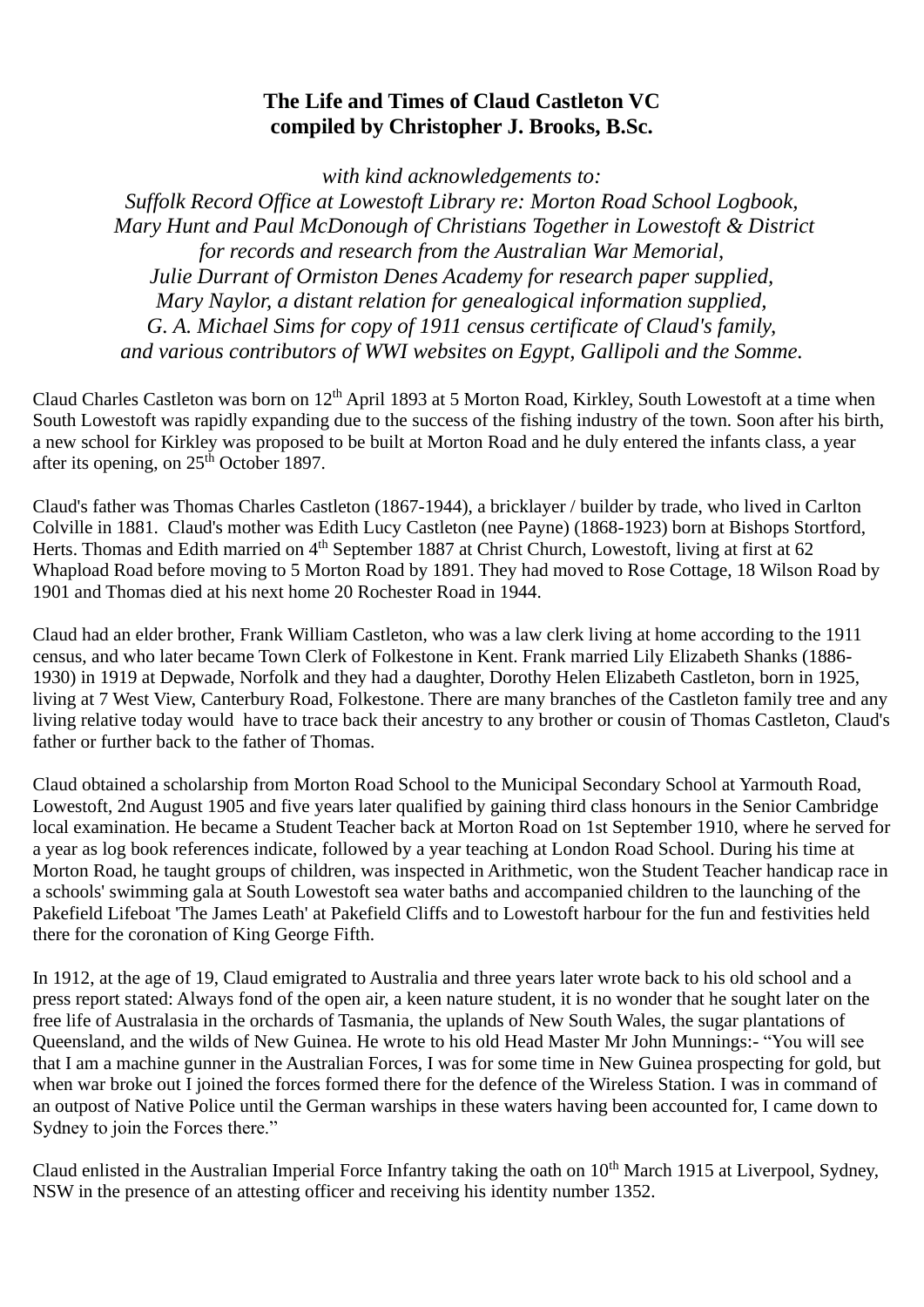The oath declared:

I, ... Claud Charles Castleton ... swear that I will well and truly serve our Sovereign Lord the King in the Australian Imperial Force from  $\dots$  10 – 3 – 16  $\dots$  until the end of the War, and a further period of four months thereafter unless sooner lawfully discharged, dismissed, or removed therefrom; and that I will resist His Majesty's enemies and cause His Majesty's peace to be kept and maintained; and that I will in all matters appertaining to my service, faithfully discharge my duty according to law.

## SO HELP ME GOD

 (Sgd) ... C. Castleton ... Signature of Person Enlisted

After some initial training in New South Wales, Claud was sent to Egypt in June 1915 embarking on HMT Act 40 'Ceramic' for Egypt via the Suez Canal. Upon arrival at Alexandria, Claud had another short period of training, probably at Tel-el-Kabir Camp used in 1915-1916 for Australian troops and located about 40km east of Ismailia. During the Gallipoli landings and the Sinai and Palestine Campaign of the First World War, Tel-el-Kebir was a training centre for the First Australian Imperial Force reinforcements, No 2 Australian Stationary Hospital, and also a site of a large prisoner of war camp. Some 40,000 Australians camped in a small tent city at Tel-el-Kebir of six miles in length. A military railway was eventually constructed to take troops from the camp to their vessels in Alexandria and elsewhere for embarkation to Gallipoli landings.

Claud eventually proceeded by ship to Gallipoli, landing at Anzac Cove 16<sup>th</sup> August 1915 with the 18th Battalion and took part in the attack on Hill 60 on 22nd August 1915. The Battle of Hill 60, conducted by Anzac commander [William Birdwood,](http://www.firstworldwar.com/bio/birdwood.htm) was designed to support General Henry de Beauvoir de Lisle's far larger attack at Scimitar Hill on the same day in what comprised the final British attack against the Turks of the Ottoman Empire at Gallipoli. Both attacks were intended as a last-ditch Allied attempt to break northwards out of the difficult restricted beachhead at [Anzac C](http://www.firstworldwar.com/battles/landings_apr15.htm)ove and link up with the Allied force sited at [Suvla Bay.](http://www.firstworldwar.com/battles/suvlabay.htm) Hill 60 - named, as was often the case with such features during the war, after its height in metres (although referred to as Kaiajik Aghyl by the Turks) - was the sole prominent feature sited between Anzac Cove and Suvla Bay. Its possession was therefore a stated Allied aim and its capture would provide for safer communications between the two Allied sectors.

Unfortunately Birdwood's available force was much diminished - due to dysentery, exhaustion and battle casualties - and he could only muster some 3,000 troops for deployment under Cox. As was the case during an earlier attempt to [capture the Sari Bair ri](http://www.firstworldwar.com/battles/saribair.htm)dge from Anzac Cove on 6<sup>th</sup> August, reconnaissance proved highly problematic owing to the effectiveness of Turkish [sniping.](http://www.firstworldwar.com/atoz/snipers.htm) Nevertheless Cox attacked the hill's western slopes across a shallow valley on the evening of 21 August without notable gain, meanwhile suffering heavy casualties from Turkish flank machine gun fire. Renewed attacks the following morning in which Claud Castleton participated similarly failed.

At dawn on the 22nd August, though inexperienced, 18<sup>th</sup> Battalion was led through the dark to Damakjelik Bair for an attack on a vital communication trench on Hill 60. The attack was to be made by the infantry with hand grenades and bayonet only. When it was revealed the battalion had no bombs they were told to 'do the best that was possible without them'. At 5.00 am the battalion charged the 150 yards to the enemy trench, taking it with little resistance, but any respite was short-lived. Enemy counter-attacks soon came, and were resisted by using bombs found abandoned by the Turks in the newly won trench. This, however, gained only enough time to tear sandbags from the parapet to build defensive barricades. Ultimately the attack on Hill 60 failed though a tenuous corridor had been opened between the troops at Anzac and Suvla Bay.

Of the 750 troops of the 18<sup>th</sup> Batallion involved on the 22nd August there were over 380 casualties, half of them killed. Claud Castleton survived the attack but was evacuated with dysentery by the Hospital Ship HMT 'Nevaska' from Anzac Cove on 15<sup>th</sup> September to Alexandria. After treatment at No 1 Auxiliary Hospital Heliopolis admitted on 19<sup>th</sup> September, he went to No 4 Auxiliary Hospital Abbassia on 27<sup>th</sup> September and transferred to Helowan NZ and A. Convalescent Hospital in the canal zone from where he was discharged for duty on 22nd October.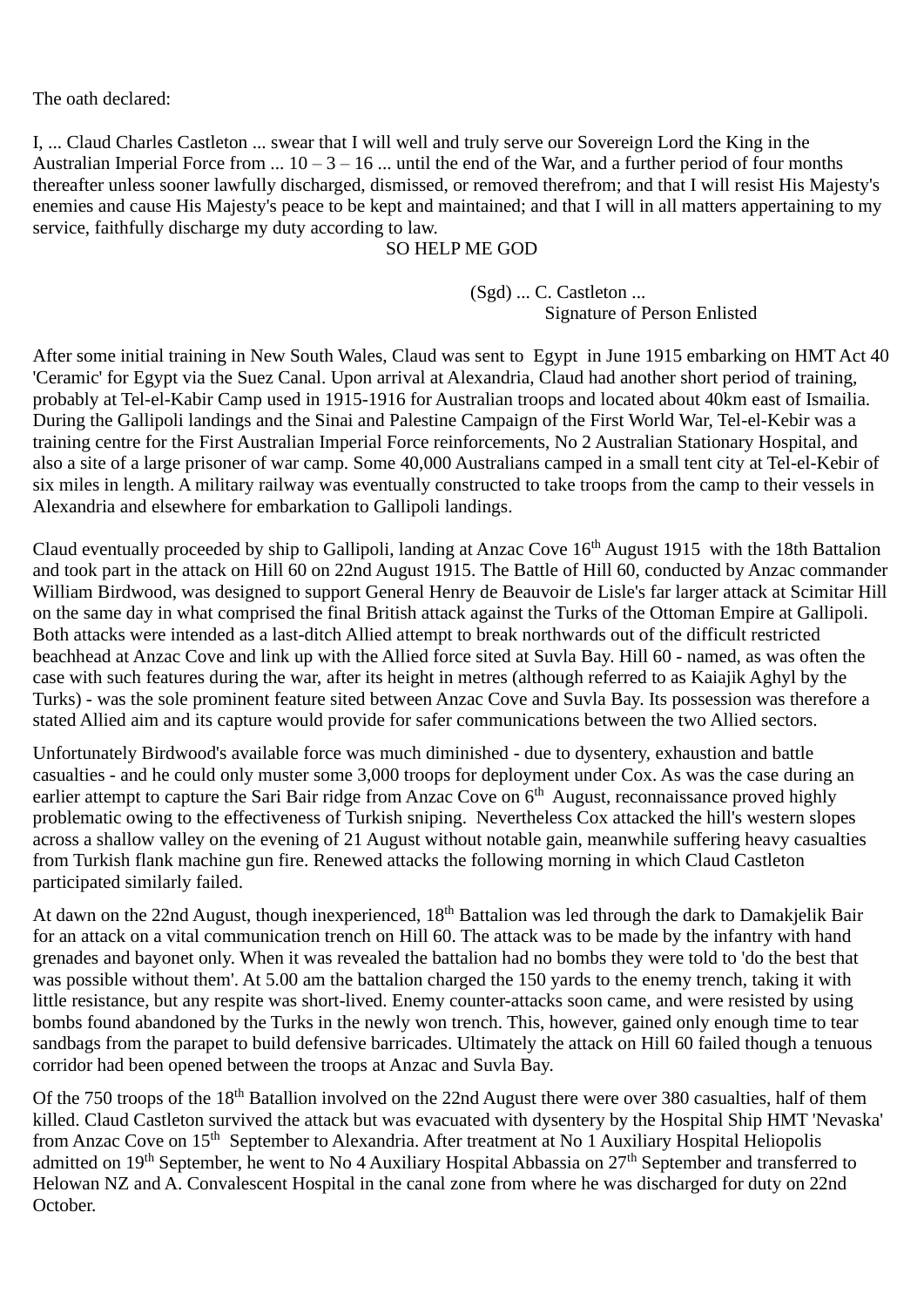Claud was taken to Alexandria from where he embarked for Gallipoli once more on HMT 'Royal George' on 8th November. He was promoted to Corporal by the C.O. 18<sup>th</sup> battalion on 1st January 1916 and despite having reported for duty for Gallipoli on 8<sup>th</sup> December, he never made it to Gallipoli a second time and was instead placed on the supernumerary list at the staging post of Mudros base, Lemnos, Greece because Gallipoli was by then being evacuated of Allied troops.

The Gallipoli campaign had failed to end Turkish participation in the war and Allied troops were finally evacuated by January 1916 after suffering 214,000 losses. The stated aims of the Allied expedition in Gallipoli was for the purpose of gaining control of the Dardanelles and Bosporus straits, capturing Constantinople and opening a Black Sea supply route to Russia but were never realised and a humiliating retreat and evacuation took place.

Following the evacuation of Gallipoli in December 1915 and January 1916, the Anzac forces were soon transferred from Lemnos to Egypt as this was the only place where they could be properly refitted, rested and reorganised for duty on the western front, and by which time many of the reinforcements, including the 5th/22nd were now waiting for them. A new site had been chosen for them in Egypt at Tel-el-Kabir, 30 miles due west of the central part of the Suez Canal and a few miles east of the eastern edge of the lowlands of the Nile delta. The location was strategic not just for the encampment of a large reserve to protect the Canal, but to provide a vast training area and reservoir of troops to be provided for other theatres such as Europe. A secondary benefit was that a distance of 70 miles from Cairo it would remove the problem of indiscipline faced when the troops were based much closer at the original Mena Camp of 1914, plus it protected the soldiers from the known dangers of Cairo.

At first the troops arriving at Tel-el-Kabir would have to sleep under their transport wagons or water-proof sheets, but were soon housed in a spacious tented camp. The 1st and 2nd Australian Divisions were located here, whereas the Australian and New Zealand Division were located at Moascar near Ismailia and the canal. Every day two per cent in each unit were given two days leave in Cairo. Overstaying of leave was fairly common, but an acceptance by the men to take the fine or punishment and the officers knowing their men's willingness to fight had not been affected meant that this situated was pretty much tolerated. Claud stayed on at Mudros till embarking for Alexandria on 9<sup>th</sup> January and was transferred to Ismailia desert hospital 28<sup>th</sup> January 1916 with Malaria. On February 17<sup>th</sup> 1916 Claud was discharged once more for duty from Ismailia hospital to become temporary Sergeant at Mount Kembla camp and taken on strength at Moascar YMCA Isolation Camp on 8<sup>th</sup> March. This camp served to eliminate the rapid spread of contagious diseases such as measles etc that could decimate subsequent life in the trenches.

Claud proceded to join the B.E.F. at Alexandria on 17<sup>th</sup> March 1916, disembarking at Marseilles from there 23rd March 1916. On 16<sup>th</sup> June 1916 Claud Castleton was promoted to Sergeant in France when he transferred to the 5th Australian Machine-Gun Company, 5th Brigade, 2nd Division. Australian troops from Egypt were transported by train northwards across France towards the western front and, held at staging posts were eventually placed into position in the trenches, many of which were on the low lying slopes of the Somme valley with the German trenches having been dug beforehand on the higher ground with deep tunnels unbeknown to the Allied Command cut into the chalk for listening positions under the British lines. For Claud however, the slopes probably never seemed as steep as the battleground at Gallipoli on Hill 60 though the flatter no-man's land betweeen the trenches was exceedingly dangerous.

On 20<sup>th</sup> July, as part of the Fifth Brigade, Fifth Machine Gun Company were moved to Warloy-Baillon, west of Pozieres, in preparation for an assault on Pozieres heights by the Australian 2nd Division. The turn of the Australian Force came in the Battle of Pozieres Ridge, a lesser attack of the Somme offensive, from 23rd July to 7<sup>th</sup> August, where British and Australian troops fought the Germans for control of the Ridge, a place of strategic importance. Apart from the capture of Pozieres village by the 1st Australian Division of the Reserve Army, the only British success of the allied fiasco of 22nd/23rd July, the rest were a series of separate attacks hampered by poor communications, supply failures and bad weather. German artillery bombardments and counter attacks began on 23rd July and continued till 7<sup>th</sup> August. The fighting ended with the Reserve Army taking the plateau north and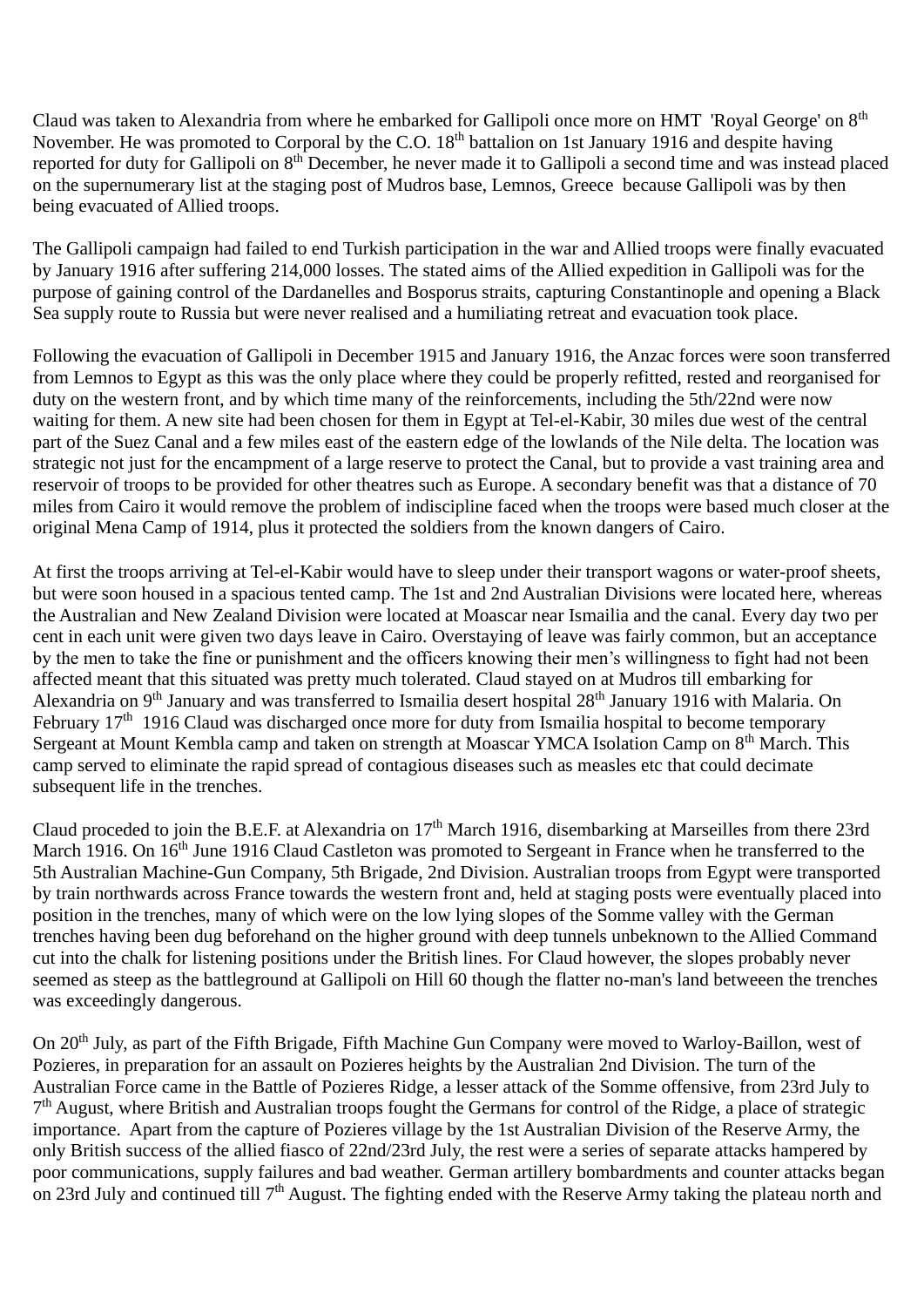east of the village, overlooking the fortified village of Thiepval to the rear but Claud did not survive to see this objective accomplished.

Pozieres, though successfully taken at great cost by the 1st division on 23rd July, was under constant bombardment and observation by the Germans who were still in control of a commanding position on the ridge overlooking the town. 5<sup>th</sup> Brigade moved to the front line, relieving 3rd Brigade on the 25<sup>th</sup> July. With the stark reality of trenchlife to live through Castleton and his comrades could only wait and prepare themselves for their part of the Somme assault that was to come. Late on the evning of  $27<sup>th</sup>$  July, the  $5<sup>th</sup>$  Brigade was moved forward in an ill-planned and ultimately futile assault on the Old German trenches 1 and 2 between the Bapaume Road and Munster Alley. Preparations were made in full view of the Germans who constantly lit the area with flares, doubling their efforts as allied units moved into position. This was accompanied by an escalating heavy artillery bombardment and withering machine gun fire. Even before the jump-off time of 12:15am on the morning of the 28<sup>th</sup> July was reached it was clear that the assault had failed. The fire from the enemy positions kept the allied units pinned down, unable to proceed or withdraw.

Shortly before dawn on 28<sup>th</sup> July the German bombardment eased enough for the units to withdraw but the wounded, unable to move, were left lying in shell holes in no-man's land. Seeing and hearing this, and of his own volition, Claud Castleton bravely crawled back out into no-man's land on two separate occasions to bring back wounded men to the relative safety of the trench. When he went out a third time to bring back another one of his wounded comrades, he was himself hit in the back by enemy fire and died instantly. His body was recovered and respectfully buried nearby behind the lines by comrades in his brigade. Initially recorded as being buried 'between Pozieres and Bazentin-le-Grand-petit, 4 and 3 quarter miles N.E. of Albert', Claud's remains were later re-interred in plot 4 Row L, Grave 43 of the Pozieres British Cemetery at Ovillers-la-Boiselle.

The recommendation for the award of VC reads:

"For conspicuous gallantry and bravery on the night of the 28/7/16 N.E. of Pozieres when the infantry made an attack on the German Trench.

During the attack on the enemy trench the infantry were temporarily driven back owing to intense machine gun fire. Many wounded were left lying in shell holes in No Man's Land.

Whilst No Man's Land was still under intense M.G. and shrapnel fire, Sgt. Castleton went out and twice brought in wounded men on his back; a third time he went out and was bringing back his third wounded man when he was hit in the back and killed instantly."

Claud Castleton's V.C. citation in the London Gazette, No 29765 dated 26th September 1916 reads: "For most conspicuous bravery. During an attack on the enemy's trenches, the infantry was temporarily driven back by the intense machine gun fire opened by the enemy. Many wounded men were left in "No Man's Land" lying in shell holes. Serit. Castleton went out twice in face of this intense fire and each time brought in a wounded man on his back. He went out a third time and was bringing in another wounded man when he was himself hit in the back and killed instantly.

He set a splendid example of courage and self-sacrifice."

Following the issue of the Gazette with this news a local article was penned including these eye-witness words from a previous letter from the trenches to his parents by a former comrade in arms:

..."We were helping to hold a first line of trenches when our infantrymen made an attack on the enemy. As may be expected, we had some casualties. Claud, knowing some of our wounded men to be out in "No Man's Land", could not resist going to their assistance. Amidst shrapnel and heavy machine gun fire, rifle fire, and gas, he leaped out, and had rescued two wounded men, and was in the act of bringing in the third, when, to our sorow, he was hit by either rifle or machine-gun fire. First-aid men went to his assistance immediately, but could do no good: he had done his last. We gave him a decent burial behind our front line, erecting a small cross with his name, number etc over his grave. His name will stand for ever amongst the officers and men of his company, and also with the infantrymen and officers to whom we were attached. His name is being mentioned by all, for not only is it on this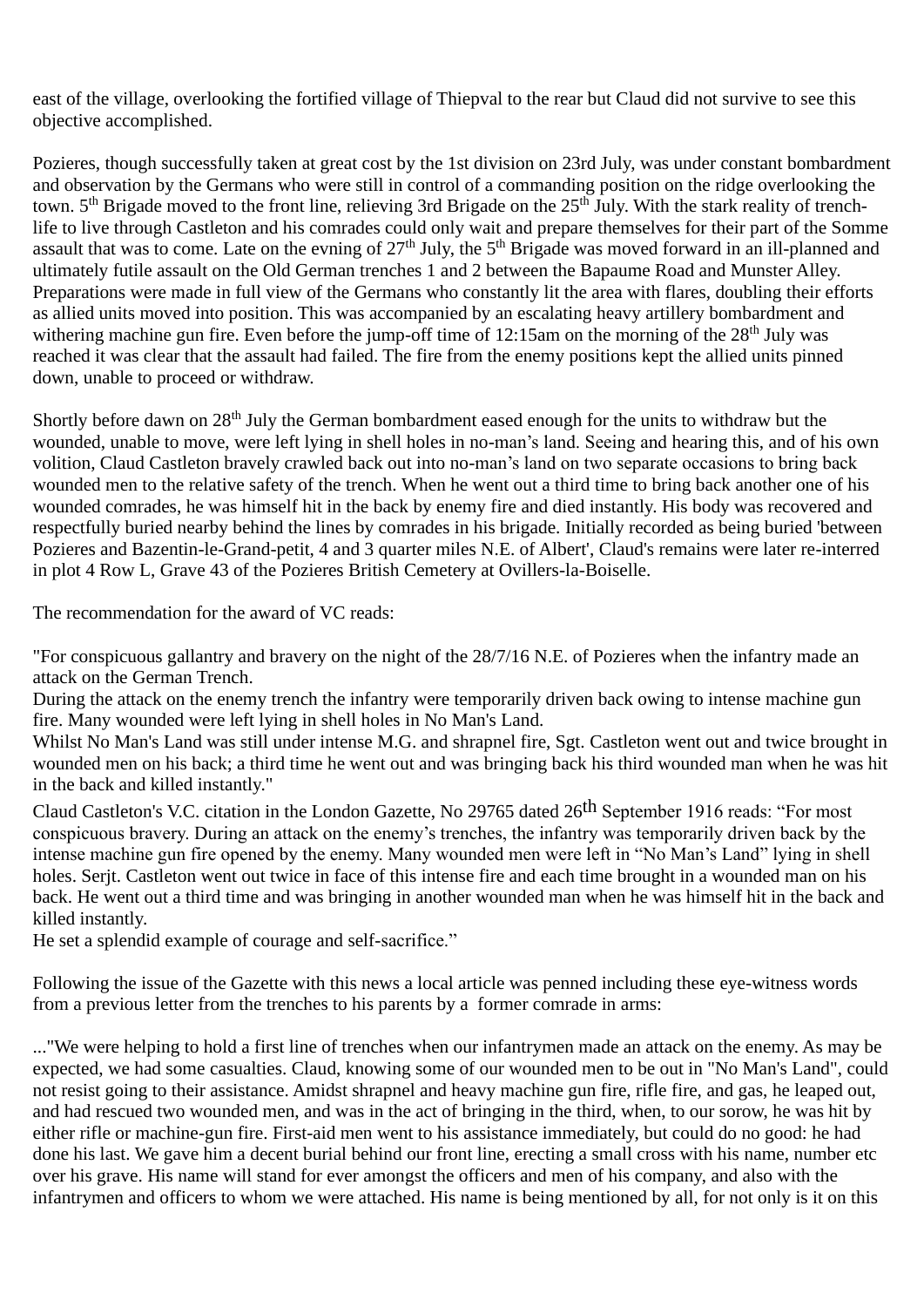occasion that we have found him a leader, but at Gallipoli, after losing an officer and sergeant, we looked to Claud as our leader, and from then, up to the time of his death, we were ready to follow him anywhere, having confidence in him as a leader of true British spirit, and we know how difficult it will be for a man of his ability to be replaced. You have the deepest sympathy of all the boys of our section."

His Victoria Cross was awarded posthumously to his father by King George Fifth at Buckingham Palace on 29<sup>th</sup> November 1916 and was proudly taken back to his old school at Morton Road the next day for all pupils to see and admire as an entry in the school log book confirms. The medal was kept by the family for many years until it was ultimately given in 1988 for display in the National Collection at the Australian War Memorial, Canberra where Castleton Crescent is named in his honour.

While Lowestoft Borough authorities decided not to proceed with a separate memorial to the town's first V.C. hero and to wait until after the war to honour all the town's heroes with a fitting public memorial, Claud's parents had a fine bronze tablet inscribed to his memory. Being members of the Congregational Church known as South Cliff, Morton Road, they had it installed and dedicated in that building. The plaque remains there today, though the building is now the church of St. Nicholas in the Lowestoft Catholic Parish of Our Lady Star of the Sea and the memorial will be featured in the centenary commemoration service being planned there at 7 pm on the 29<sup>th</sup> July 2016.

There appears to be a discrepancy in the interpretation of the date of death that does not fit with the attack details given. It appears from records of the ill-fated attack that Claud actually died in the twilight around dawn on the 28<sup>th</sup> July but the wording of the recommendation stated the night (not the early hours of the morning) of the 28<sup>th</sup> July. However, we shall honour him according to official Australian interpretation of the 29<sup>th</sup> July as this is the date given in records of the Graves Registration Units (Exhumation) at Pozieres British Cemetery and on his gravestone, and of the date given to his parents and on the tablet they had commissioned.

The tablet's inscription reads:

## **In Memory of SERGT. CLAUD C. CASTLETON, V.C.** 5<sup>th</sup> MACHINE GUN COY, A.I.F. WHO DURING THE GREAT WAR SAW ACTIVE SERVICE IN **NEW GUINEA, GALLIPOLI, EGYPT & FRANCE** HE GAVE HIS LIFE TO SAVE WOUNDED COMRADES UNDER HEAVY FIRE AT POZIERES, FRANCE, JULY 29TH 1916, AGED 23 YEARS.

--------------------------------------------------------------- "GREATER LOVE HATH NO MAN THAN THIS, THAT A MAN LAY DOWN HIS LIFE FOR HIS FRIENDS" THIS TABLET IS ERECTED BY HIS PARENTS